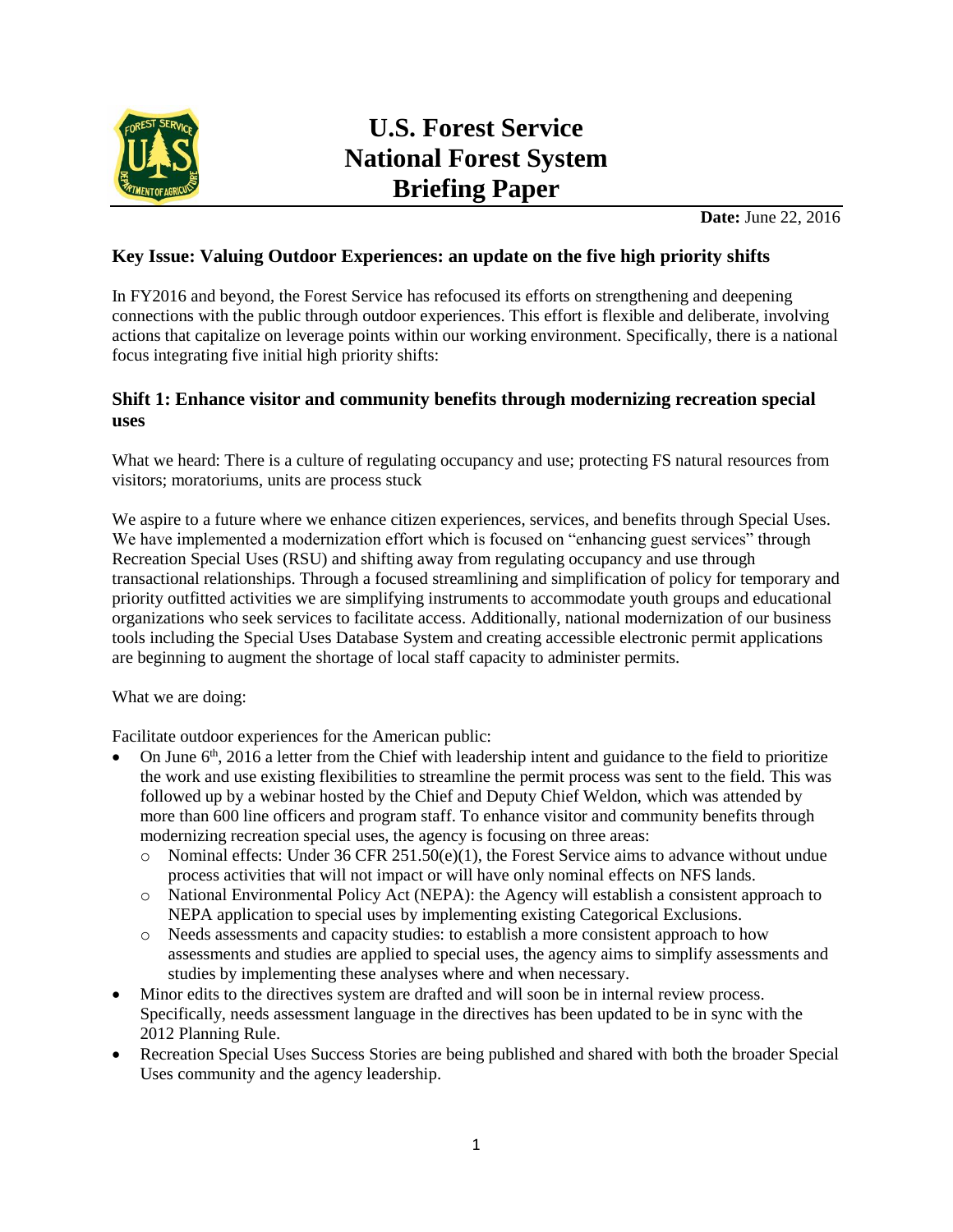- An extensive effort is underway to use the Lean Six Sigma process in order to determine short falls, waste, and duplicative processes in processing special uses.
- An in-depth policy analysis of current processes and authorizing environments for special uses was completed in the late fall/mid-winter 2015/2016; lessons learned are being incorporated into other work such as policy revision, instruction to the field, and the like.

Modernize tools to support internal and external system users:

- ePermit: Substantial agency resources are being applied to finding a solution to an electronic permit application system; a contract entity to conduct the work is identified and establishment of operating agreements, legal framework, and the like are underway.
- Special Uses Data System: An extensive, multi-staff effort is proceeding to determine the needs and future desired state of the next special use data system.

Rebuild a technically capable workforce to administer the program:

- Strike Teams/Regional backlog: Funds have been distributed to the regions to temporarily increase staff as need to address their backlog of current permits. This effort is directed at the regional level.
- Training module develop: Funds are set aside and a project kick-off meeting is scheduled for the week of June 20<sup>th</sup>. Individual modules will be developed over the course of the next year and made available for use as soon as completed.
- Resource Assistant Program: Efforts are in progress to start an annual program of hiring Resource Assistants for one-year entry level/training programs with the intent of hiring them into PFT positions at the completion of the program. This effort will be implemented mid-summer 2016.

#### **Shift 2: Increase our capacity and focus on our community service and volunteer programs**

What we heard: "Volunteers, when we have the time, are a way to get some of our work done"

We aspire to value and embrace citizen stewards who connect our constituents to public lands. By expanding our volunteer base to include the 'missing middle' we create opportunities for more Americans to "Get Outside, Grow and Give Back."

What we are doing:

- Recent press release regarding over \$11M FS investments in over 120 21CSC projects on Forest Lands was followed by endorsements from Senators Bennett (CO) and McCain (AZ) for projects accomplished in their respective states. Subsequently, additional FS and Partner investments leveraged an additional \$750K for 21CSC projects on Valuing Outdoors Experiences on Demonstration Areas and other locations bringing the total investment by USDA and partners to nearly \$12M.
- Announced seven National Volunteers & Service Award recipients for Citizen Stewardship  $\&$ Partnership, Cultural Diversity, Enduring Service, Leadership and Restoration. Award winners included volunteers, partners and Forest Service staff for contributions that expanded the engagement of Deaf populations, veterans and youth on Forest Lands and watersheds in Hawaii, Illinois, California, New Mexico, Missouri, Washington and Vermont.
- Launched the Resource Assistants Program with eight pilot partners this spring. The Resource Assistants Program provides opportunities for individuals to contribute to the Forest Service mission through an immersive and rigorous work experience on Forest units and projects and earn a two year hiring eligibility for FS positions after completing 960 hours satisfactorily and fulfilling a higher education requirement. To date, nearly 50 Resource Assistants have been enrolled.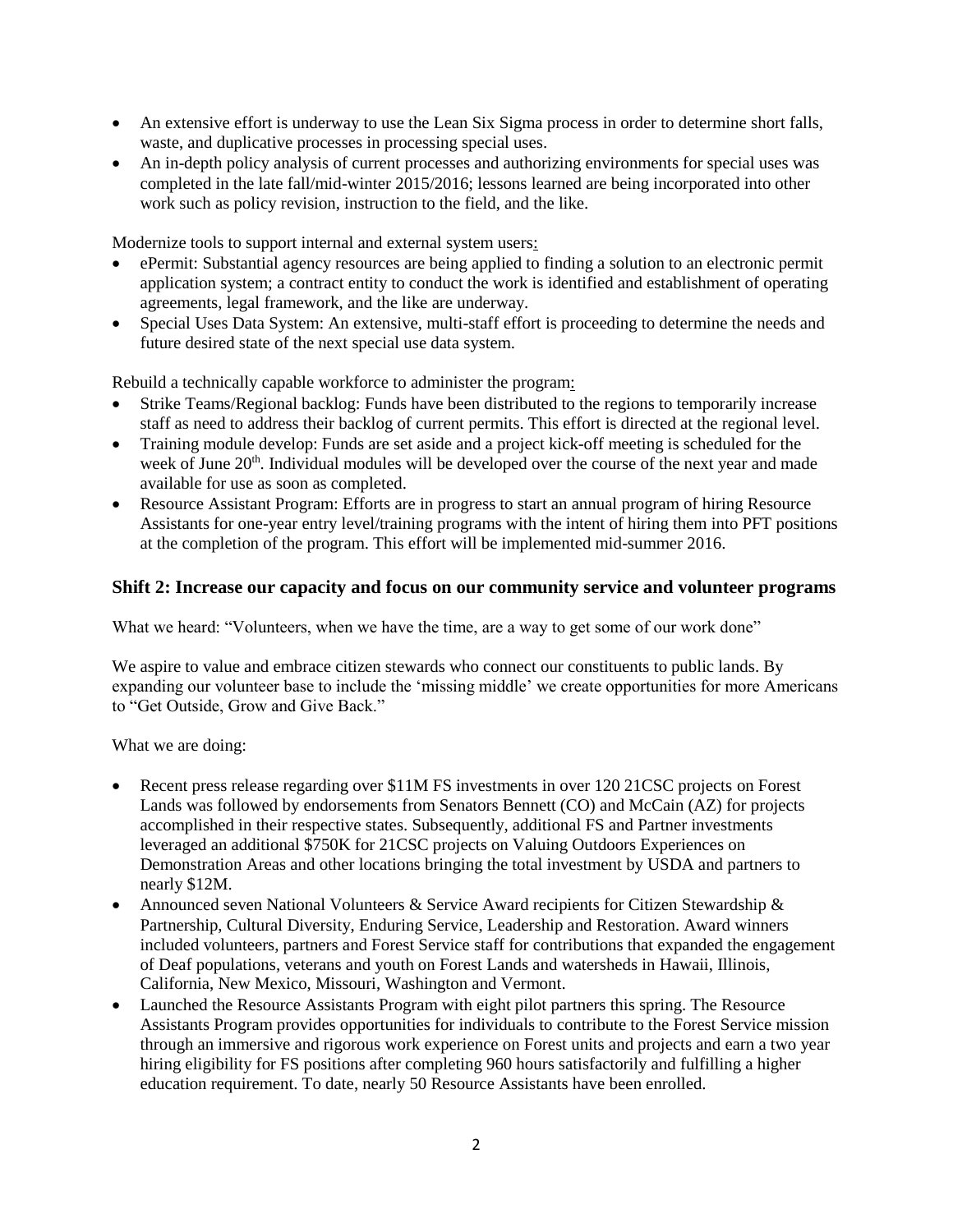Youth employed on 21CSC projects are helping to coordinate and facilitate Every Kid in a Park (EKip) experiences and volunteer projects; EKip will be the focus of Forest Service National Public Lands Day 2016 activities.

#### **Shift 3: Develop and implement a digital innovation strategy**

What we heard: We are digitally disconnected, hard to find, hard to reach, and our data is dated

We aspire to provide a high-quality web presence, E-Permits, and data that our citizens can openly access. This allows us to share the 'big why' through a proactive strategy that identifies actions for improving recreation digital services and associated quality of open data by focusing on customer service and sharing information. We aim to establish partnerships and alliances with internal and external stakeholders to efficiently provide web services, share data and information, and meet the demands of an increasingly mobile society through contemporary social media and digital tools, such as "it's all yours. go.play."

What we are doing:

- : Migration of Recreation Site Accessibility Database to the Enterprise Data Warehouse with autoloading into the Web Portal,,Rec.gov and the Integrated Visitor Map continues, providing visitors with accurate recreation site accessibility information; Regions 4 and 5 are partnering with seven Youth Conservation Corps crews to conduct accessibility surveys of rec. sites and upload that data using smart devices (iPads).
- Heritage Natural Resource Manager (NRM) modernization is centered on a refinement of complex resource documentation, attribute descriptions, and newly added geospatial applications that will also apply to other NRM resource modules to be updated. The "reframing" of the software structure will create better efficiency, standards and intuitiveness, allow for mobile and remote sensing data usage, and enable users to "manage" the resource in active, real time mode of information for enhanced management decisions and performance. Some new modifications will enable site data to be used for public media venues and enhanced interpretation features.
- During the week of May 16, all regions were represented and participated in Web Manager training to learn to learn techniques on highlighting Forest Service recreation site information on local, regional and national websites in a consistent and user-friendly manner.
- The Forest Service is well on its way to modernizing our web presence, including a recent surge in Spanish language content. "It's All Yours," "Discover the Forest," and the Naturewatch page all have parallel Spanish pages. The agency has a chance to distinguish itself as a progressive land management agency by fully developing [www.bosque.gov.](http://www.bosque.gov/)
- For over a decade Recreation.gov has become much more than a website; it is a federal recreation and reservation service platform. In 2015, there were more than 22.3 million sessions, 12 million visitors and 220 million page views to Recreation.gov. We are on the verge of ushering in a new era for Recreation.gov with the award of a new contract that will provide a secure and reliable service while also enhancing the user experience. Every design element, every piece of functionality, all of the navigational features, the various workflows, are all designed to create a delightful, intuitive and simple experience. On day one of the new contract, we will embark on an agile process to develop the new system. The agile approach provides the ability to respond to change and better positions the program to develop a service platform that meets the needs of visitors today and into the future.

#### **Shift 4: Improve citizen access through our system of recreation roads and trails**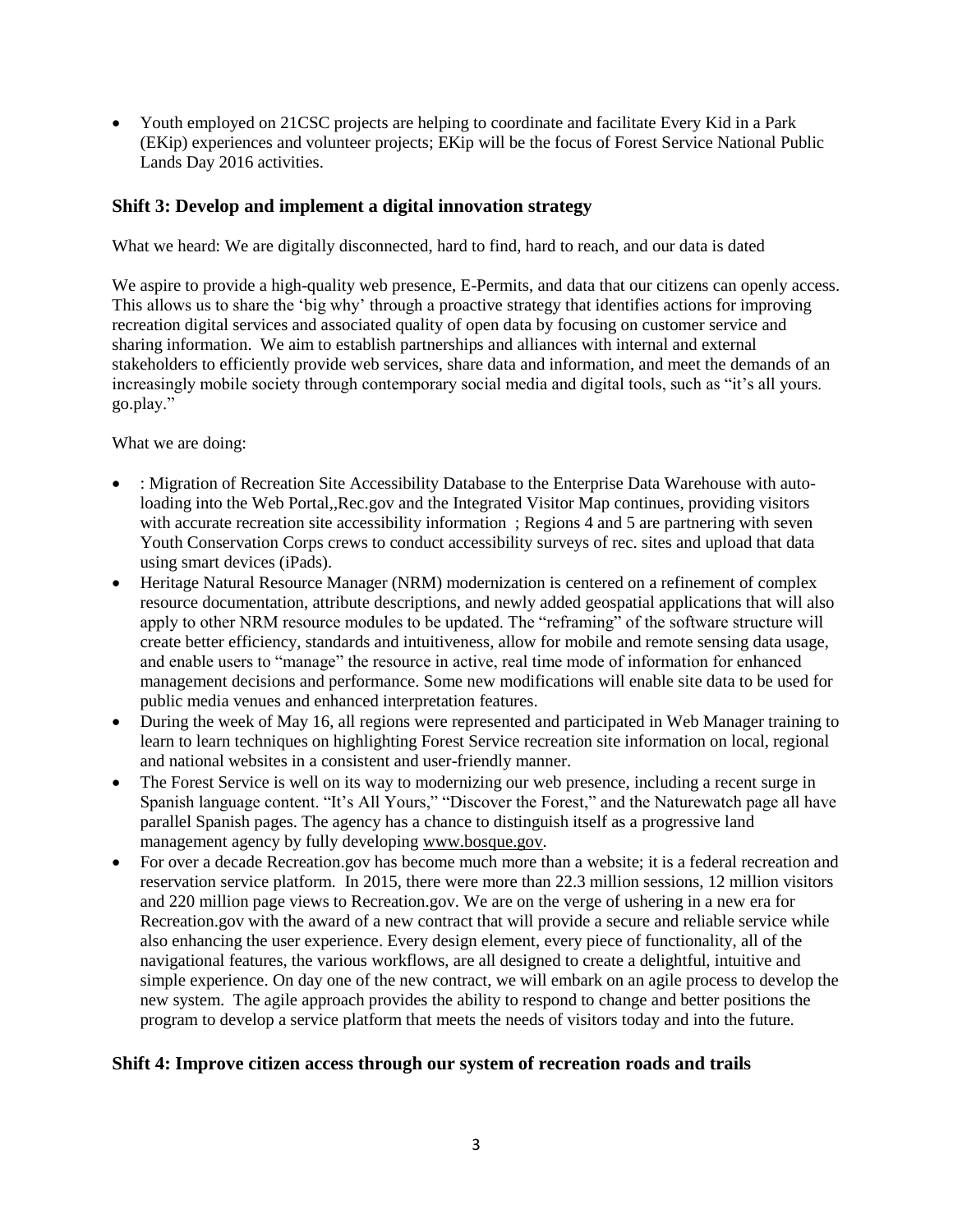What we heard: Trails and roads are vital linkages to forest dependent communities, critical to their economy and we are slow to recognize their value.

We aspire to provide economically critical linkages to forest dependent communities. Our recreation trails and roads are the backbone for citizens; hosting benefits to visitors and communities alike. They provide safe, sustainable, and well managed access to a broad spectrum of recreation opportunities and experiences. Working in collaboration with a diverse and engaged public, the Forest Service embraces its leadership role as a community member, public land steward, and key service provider of access to public lands. This includes continued travel management planning, the new National Trails Strategy and the lessons learned through the Valuing Outdoor Experience Demonstrations Areas.

What we are doing:

- Travel Management Rule Subpart A Minimum Road System**:** The agency is currently completing the evaluation of existing NFS roads and will soon release Travel Analysis Reports (TARs) that identify NFS roads that are likely needed and likely not needed for each forest. While TAR recommendations are not decisions, this information will help inform the identification of the minimum road system (MRS) and be considered in future TMR decisions.
- TMR Subpart B Route and Area Designation**:** Over 90% of the forests have published Motor Vehicle Use Maps (MVUMs) designating legally authorized public use of motorized vehicle use on NF lands including NFS roads, trails and areas. Implementation of Subpart B has significantly changed motorize travel on NFS lands; shifting from over 65 million acres (approximately 34%) of NFS lands being open to cross-country travel by motor vehicles in 2006, to 12 million acres (less than 7%) of NFS lands being open to motor vehicle cross country travel in 2015. Several forests currently continue to work toward completing subpart B and MVUM publication, while many progress towards a second iteration of MVUM designations informed by subpart A recommendations. The application of Executive Orders 11644 and 11989 regarding minimizing the effects of motorized vehicle use is primarily accomplished through subpart B designations.
- TMR Subpart C Over Snow Vehicles Route and Area Designation**:** Over-Snow Motor Vehicle Use Maps (OSVUMs) designate the legally authorized public use of over-snow motorized vehicle use on NFS roads, trails and areas. The agency is currently preparing database capabilities, instructions, and training resources to support the initial launch and publication of OSVUMs beginning in FY 2017.
- National Strategy for a Sustainable Trail System The Strategy provides guidance in providing a socially, economically and environmentally sustainable trail system and is relevant and responsive to the needs of a diverse and changing population. Over 200 people have contributed to the development of the Strategy, including employees from all levels of the agency, other government partners, many non-governmental organizations, and health care and private industry representatives from across the country. The Strategy is going through final revisions based on feedback from thirteen virtual focus sessions held in March 2016, and Chief Tidwell is expecting to announce the final National Strategy for a Sustainable Trail System in fiscal year 2016.

### **Shift 5: Value iconic places as special, enhancing visitor services through demonstration outcomes**

What we heard: "You have some incredible special places, yet you don't seem to show up different there"

We aspire to show up in a remarkably different way in our special places. In FY2016 a community of practice (CoP) of 17 units/programs has been developed where we are experimenting with new and innovative ways of engaging the public. RSA Field Executives have identified these areas as places where we can demonstrate and learn through a diverse spectrum of settings, using the following factors: